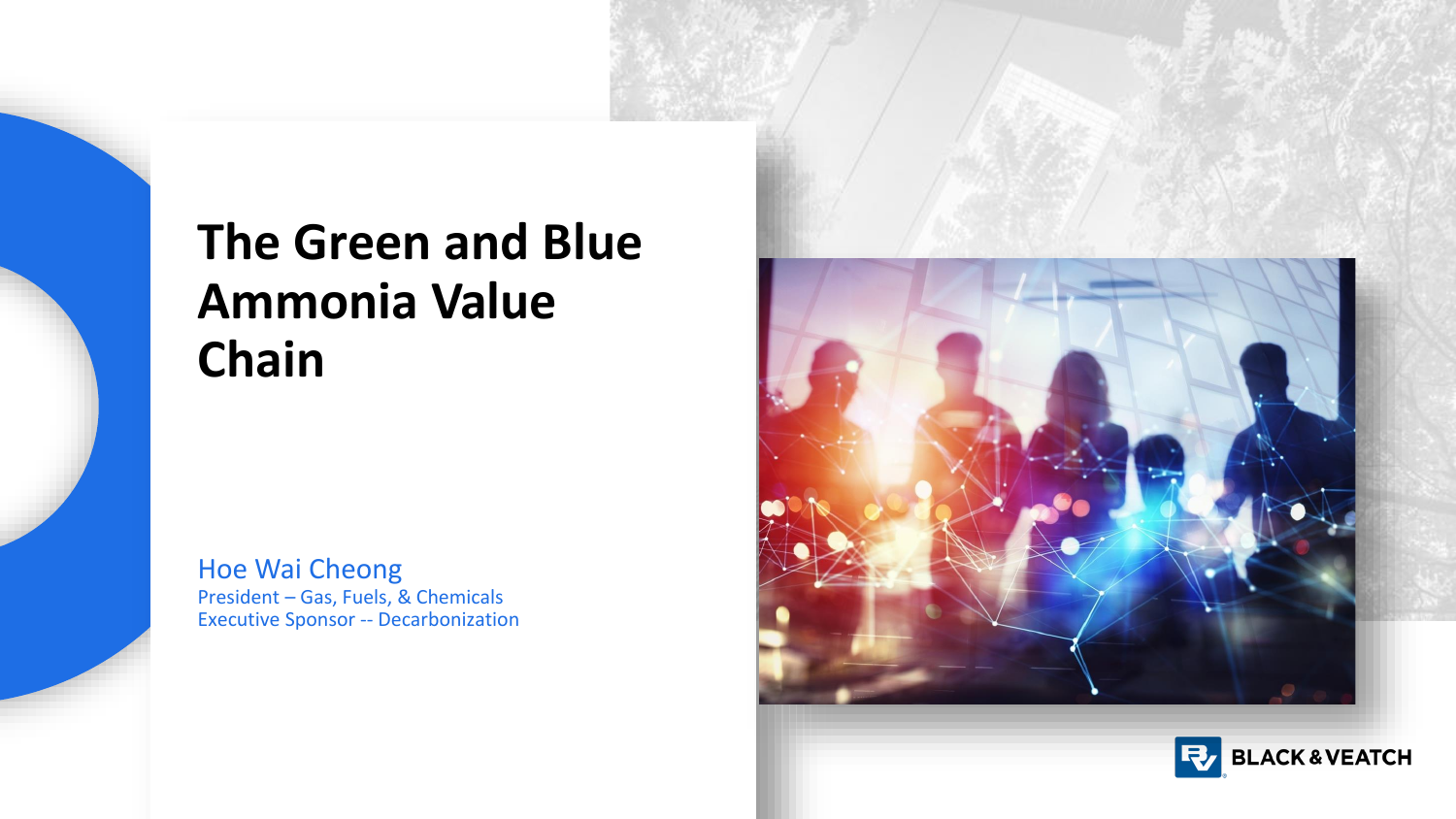# **Black & Veatch's Capabilities**

- **Renewable Power**
- **Hydrogen**
- **Ammonia**
- **Terminals**
- **LNG, including Bunkering**
- **Natural Gas Processing**
- **Carbon Capture**

#### **ENR 2021 Rankings**

#### **Top Design Firms**

**#1** Solar Power **#2** Power **#2** Fossil Fuel **#3** Offshore and Underwater Facilities **#7** Water Services **#9** Refineries and Petrochemical Plants **#11** Top 50 Designer in International Markets **#13** Top 500 Design Firms **#17** Petroleum



#### **Top Contractors**

**#8** Power **#15** Top 50 Contractors Working Abroad **#20** Petroleum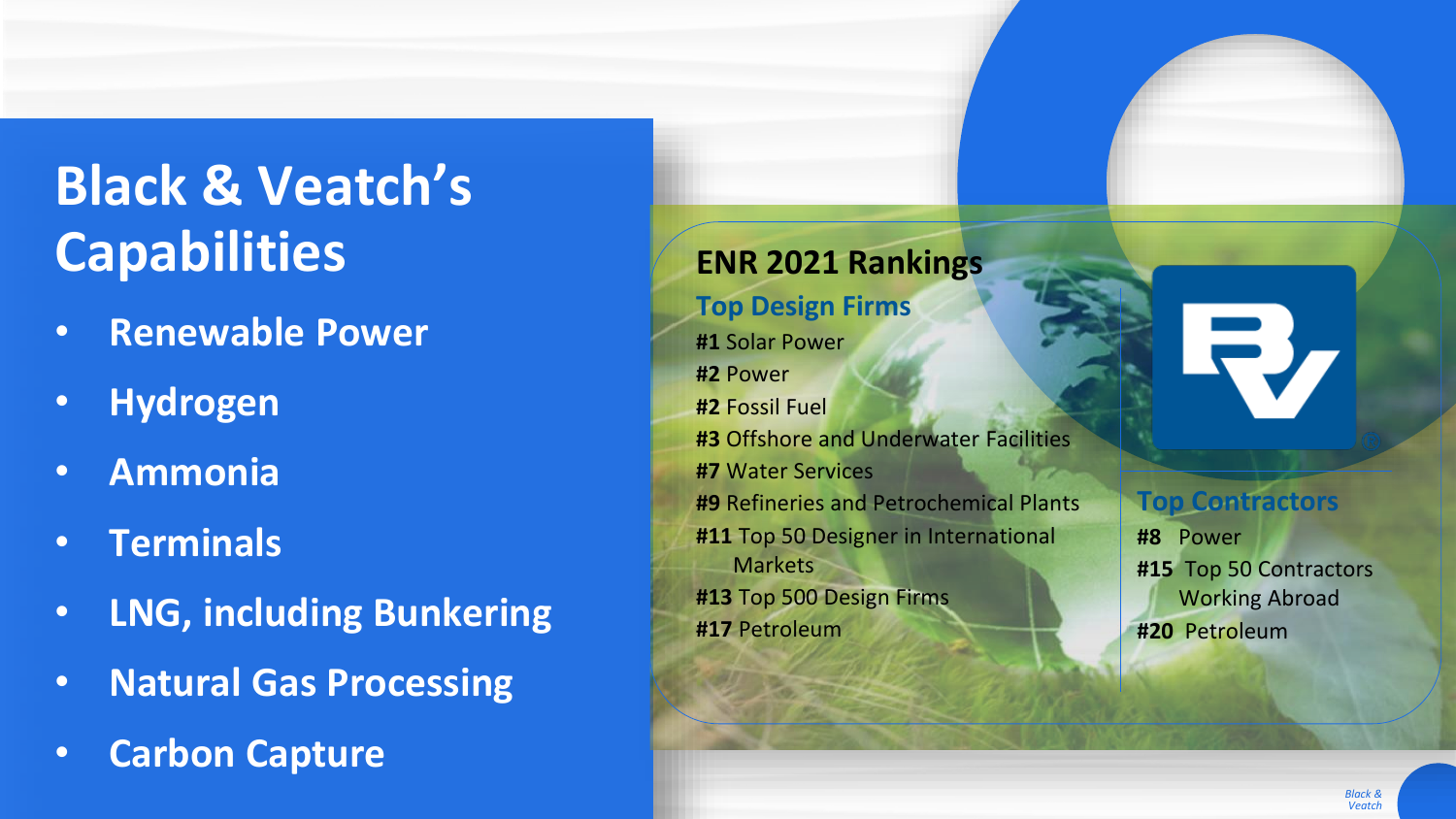## **Ammonia Value Chain - Bunkering in Port of Singapore**



Substantial infrastructure will be required to support ammonia marine fuel at the Port of Singapore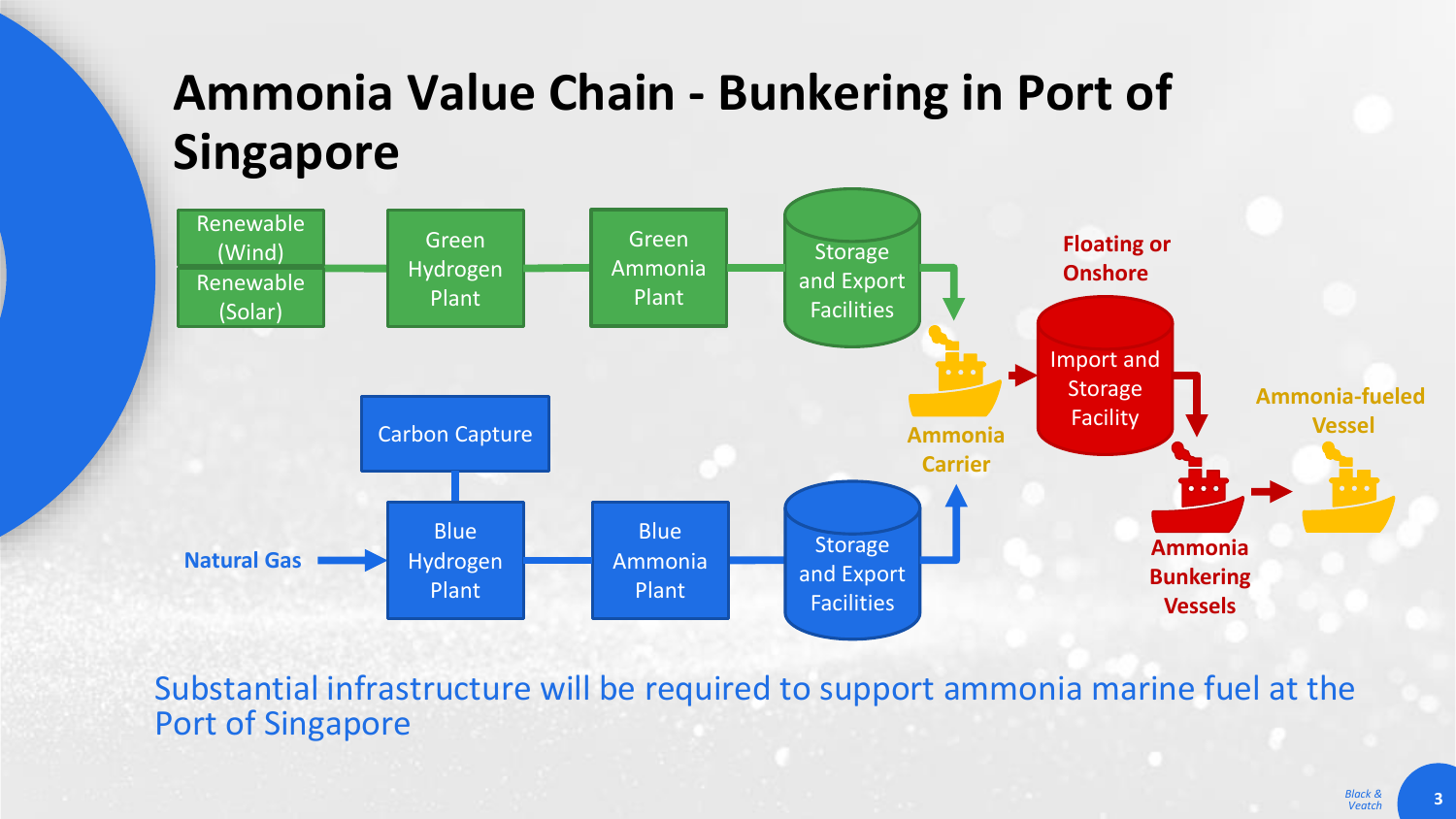### **Ammonia Value Chain - Commercialization**

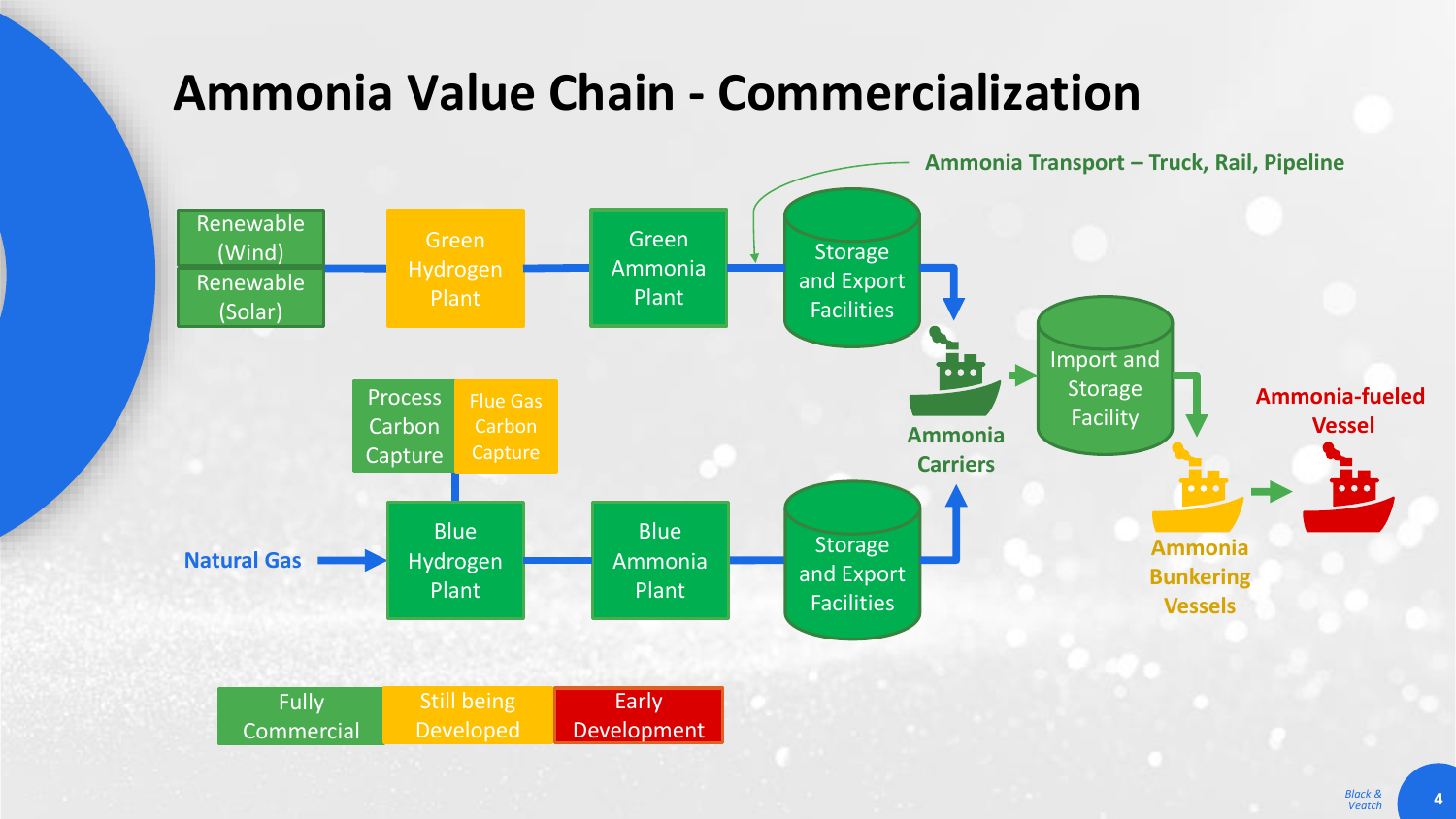### **Ammonia Value Chain – TIC Cost & Schedule**



Conventional Ammonia (grey) 5,000 TPD  $\sim$  \$1.8 to 2.4 B, 44 to 48 months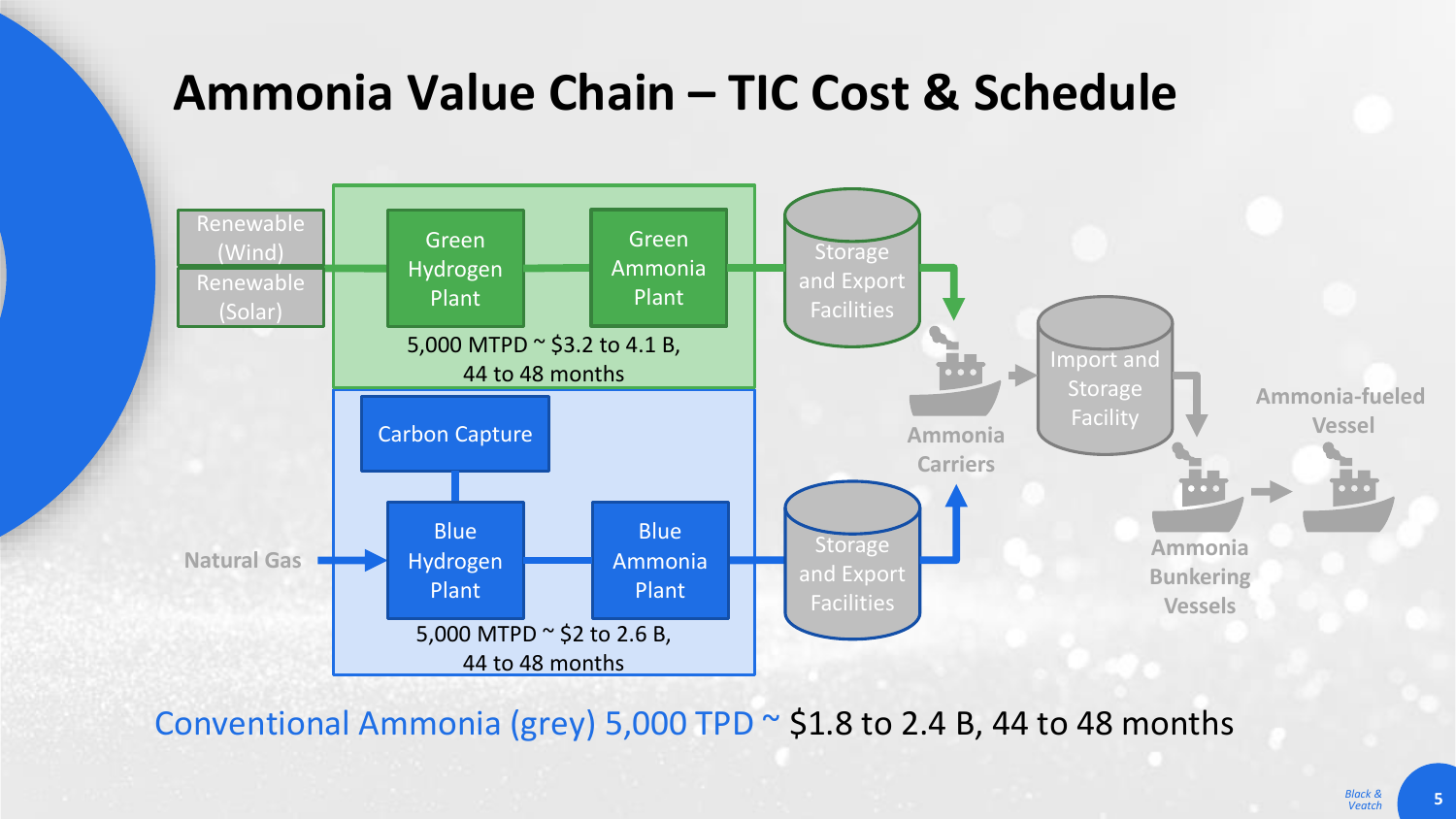### **Ammonia Value Chain – TIC Cost & Schedule**

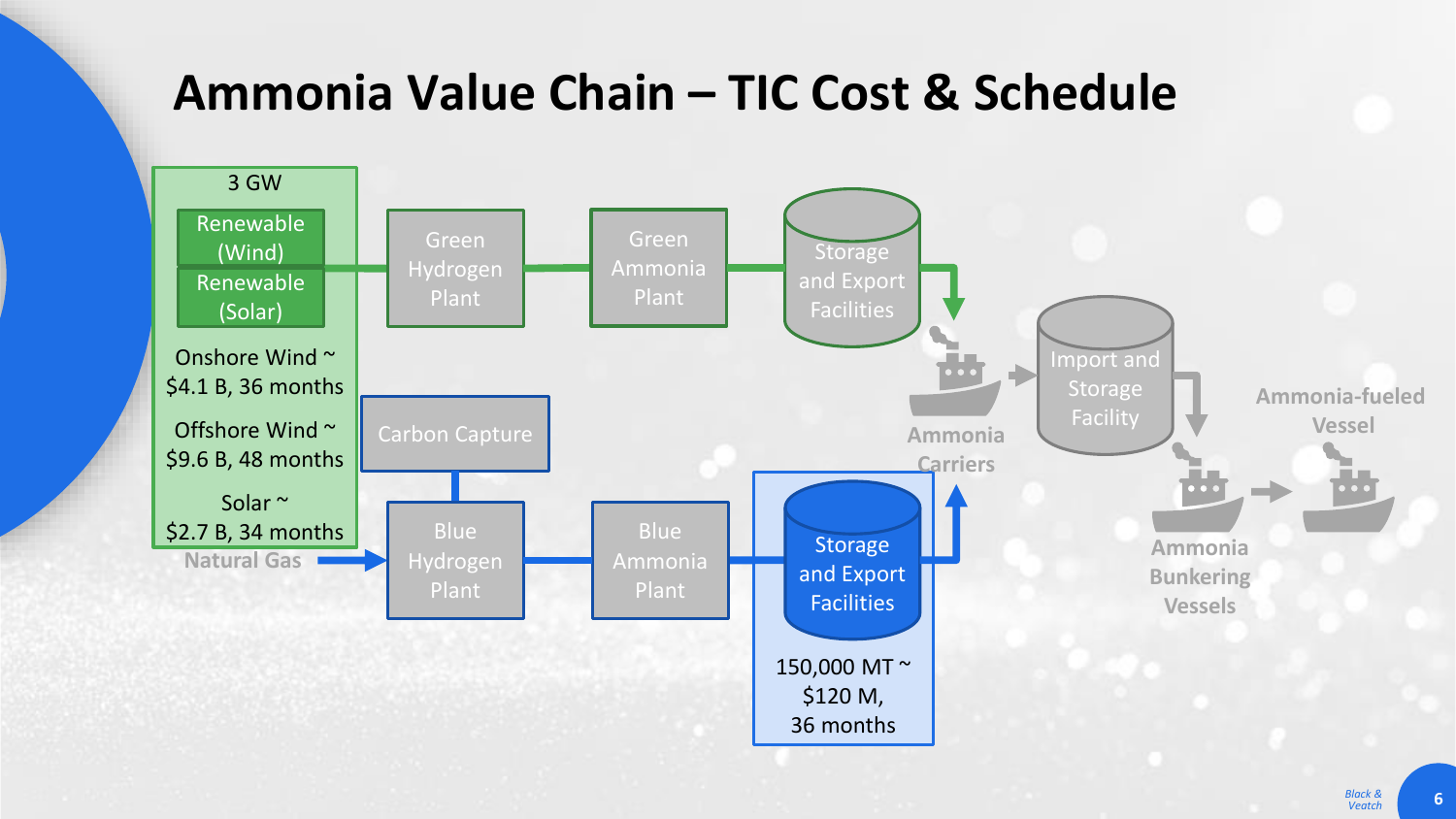## **Green/Blue Ammonia in Singapore**

• Green/Blue ammonia infrastructure investment will be substantial

- New renewable power
- New ammonia plants
- Ammonia transport (pipeline, truck, rail)
- Ammonia import/export
- Ammonia vessels (transport, bunkering, ammonia-fueled)

#### For 30% replacement of Port of Singapore fuels – 27.5 Million MTPA required